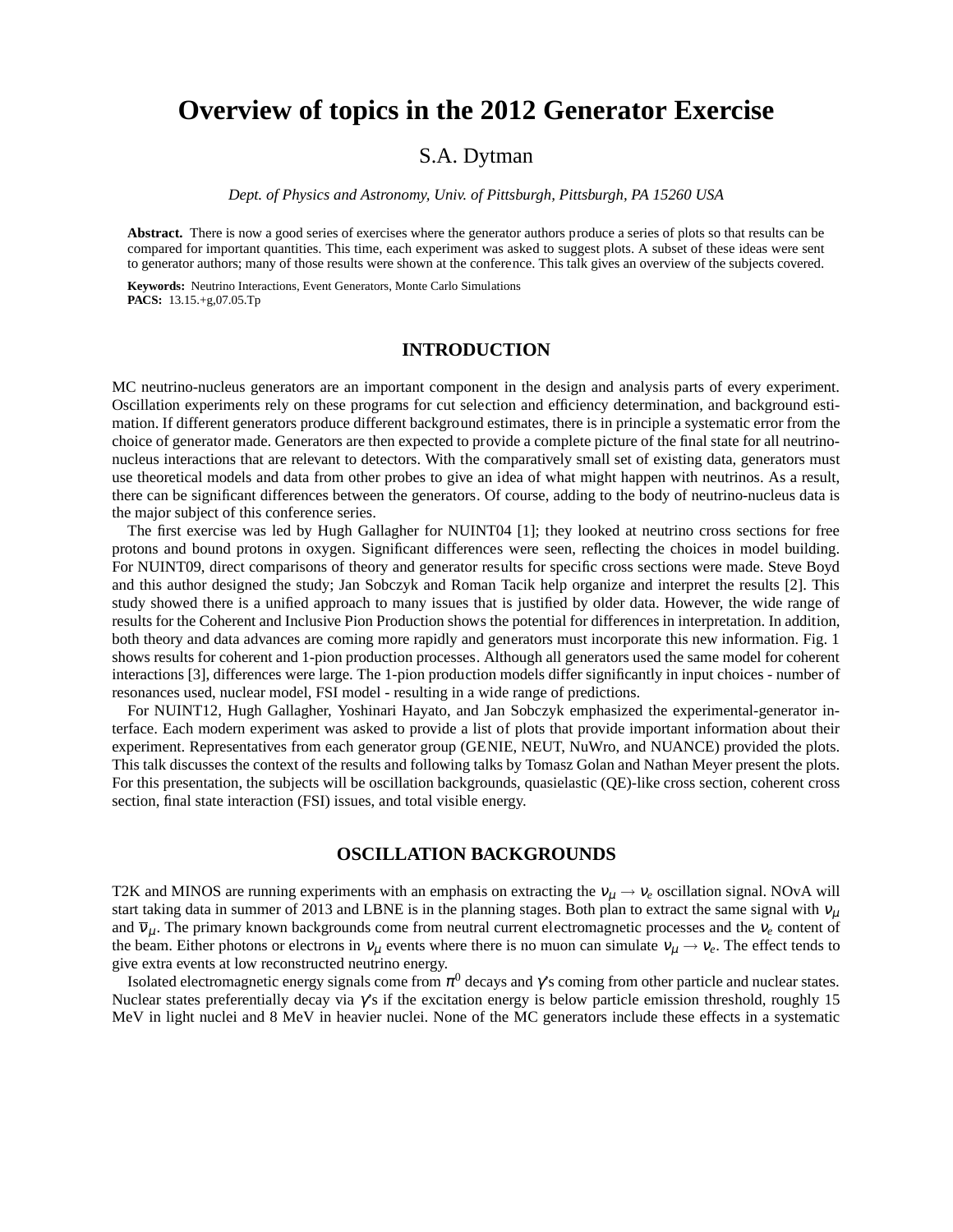

**FIGURE 1.** Results from the NUINT09 generator-theory comparisons. Many groups are shown for NC coherent total cross section (left) and pion kinetic energy distribution for 1-pion CC resonant processes for 1 GeV  $v_\mu$  carbon. All calculations are done for same quantity, so model dependence is directly determined.

way. There are many sources of  $\pi^0$ 's, especially DIS events and nucleon resonance states. All generators include these effects, but differences in implementation are known (Fig. 1).

For the T2K 2011 result [4], an alternate approach was used. Atmospheric  $\pi^0$  events were grafted onto the normal MC events because the normal MC poorly describes these events.

## **QE-LIKE CROSS SECTIONS**

Many oscillation experiments use the QE signal as a 'standard candle' to count  $v_\mu$  events. Problems come from difficulty in reconstructing the final state and masking due to Final State interaction effects. To accurately determine the final state (and measure the beam energy), detectors must be sensitive to low energy nucleons (neutral and charged) that come from FSI. Traditionally, water Cerenkov detectors only measure the muon and veto on charged pions in the final state. This creates uncertainty because the pion can be absorbed, converting its total energy to low energy nucleons. For these events, the beam energy is underestimated by ∼40% with the normal reconstruction algorithm. A simulation of 1 GeV  $v_\mu$  Carbon events finds a roughly equal number of pion production and true QE events. About 25% of the pion production events have no pion in the final state and those events have calculated beam energy of 200-800 MeV too low. This is a hard background to identify and MC still has uncertain ability to predict it. (A new generation of pion production data will make this situation better.)

Generators all derive their pion absorption probabilities from pion-nucleus data. Although this is unlikely to be far off from reality, checks with neutrino data will be important. Even though all generators have good agreement with the pion-nucleus total absorption cross section, published data have large error bars. There is a large body of data giving information about how the pion energy is transferred to the final state, but only GENIE uses this information. Fig. 1(right) shows the differences in pion production cross sections; the  $\pi^+$  kinetic energy spectrum for 1 GeV  $v_\mu$ carbon interactions is given. Some have a dip at pion energy corresponding to the peak of the ∆ resonance and others don't.

An additional problem/opportunity is the recent hypothesis that roughly 20% of QE events are really Meson Exchange Current (MEC) events where the neutrino interacts with 2 nucleons while they are interacting with each. Instead of 1 nucleon in the final state when there is no FSI, there will be 2 nucleons. Therefore, the QE algorithm underestimates the neutrino energy by roughly 15% with a smaller effect in  $Q^2$ . Fig. 2 shows a simulation of the effects MEC can have on an experiment where only the muon is detected in the final state.

Both T2K and MINERvA are actively trying to find nucleons from MEC. The new liquid argon experiments (ArgoNeut and MicroBooNe) have a strong interest in measuring the low energy nucleons.

The only generator in this study with an MEC interaction is NuWro. (Newer versions of GENIE have this, see the talk at this conference by Katori.) The larger issue of nuclear correlations has been poorly handled in the past because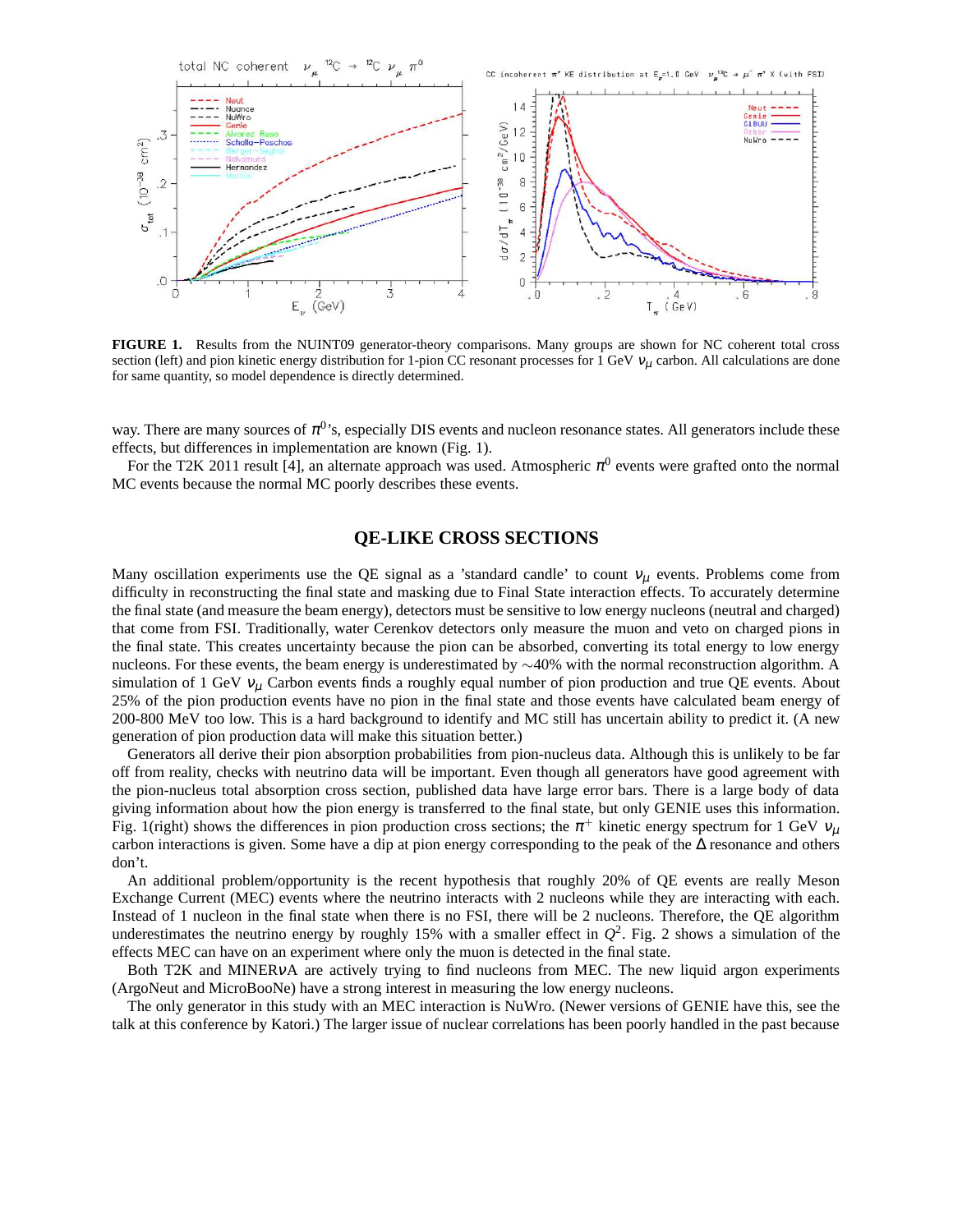

**FIGURE 2.** Calculations with the preliminary GENIE MEC model to show the effect on data. Plots show  $E_v$  and  $Q^2$  reconstructed using only the muon for NUMI  $v_\mu$  LE beam and a carbon target. The total QE strength has been matched to the MiniBooNe QE-like data [5].

all generators use the Fermi gas model to describe nucleon motion. NuWro is the only generator that includes a spectral function description.

Water Cerenkov detectors have no way to measure these low energy nucleons that become prevalent. Scintillator detectors see an energy-saturated blob known vertex energy. Liquid Argon detectors hold the promise of measuring all the energy in an event. The first results of proton multiplicity from ArgoNeut shown at this conference (see talks by Partyka and Palamara) show us the promise of this direction.

MINERVA and T2K are running experiments that are in the process of generating high quality QE-like measurements.

#### **FSI EFFECTS**

To measure the neutrino energy, a full accounting of the final state is required. In most cases, the muon energy is of great importance, but the hadronic energy is required. The hadronic energy is divided into charged and uncharged, low and high energy. Calorimeters are able to get the high energy particles well, both charged and neutral. Scintillators do well with charged particles of all energies. The new generation of liquid argon detectors potentially get all energies.

The general effect of FSI is to convert hadronic energy from single particles at higher energy to multiple tracks at lower energy. FSI can also convert charged to uncharged particles and vice versa. Therefore, FSI primarily masks the final state. The strong interaction also guarantees that FSI effects occur often, a good rule of thumb is that for neutrino interactions of about 1 GeV in carbon, 35% of the hadrons are influenced. For high energies, the fraction goes down; for higher mass, the fraction goes up as the total reaction (inelastic) cross section increases as  $A^{\frac{2}{3}}$ .

The hardest energy to recover is the hadrons with less than 50 MeV kinetic energy. These are produced by MEC events and FSI. Higher energy hadrons tend to interact with single nucleons; both the initial hadron and the struck nucleon propagate in the residual nucleus with reduced energy. When the nucleon energy is below about 80 MeV kinetic energy. the cross section for knocking out a few nucleons becomes important. It grows rapidly as the energy decreases. The best examples come from hadron-nucleus interactions where neutrons are detected in the final state. Fig. 3 shows 2 examples of neutron energy spectra coming from interactions of moderately high kinetic energy hadron probes on heavy targets. The advantage of detecting neutrons is that the spectrum can go to very low energies. For kinetic energies less than  $\sim 100$  Mev the strength rises rapidly. There is good reason to believe that there are similar numbers of low energy neutrons and protons in the neutino-nucleus intereaction.

Both T2K and MINERνA are actively trying to find nucleons from MEC. The new liquid argon experiments (ArgoNeut and MicroBooNe) have a strong interest in measuring the properties of these low energy nucleons.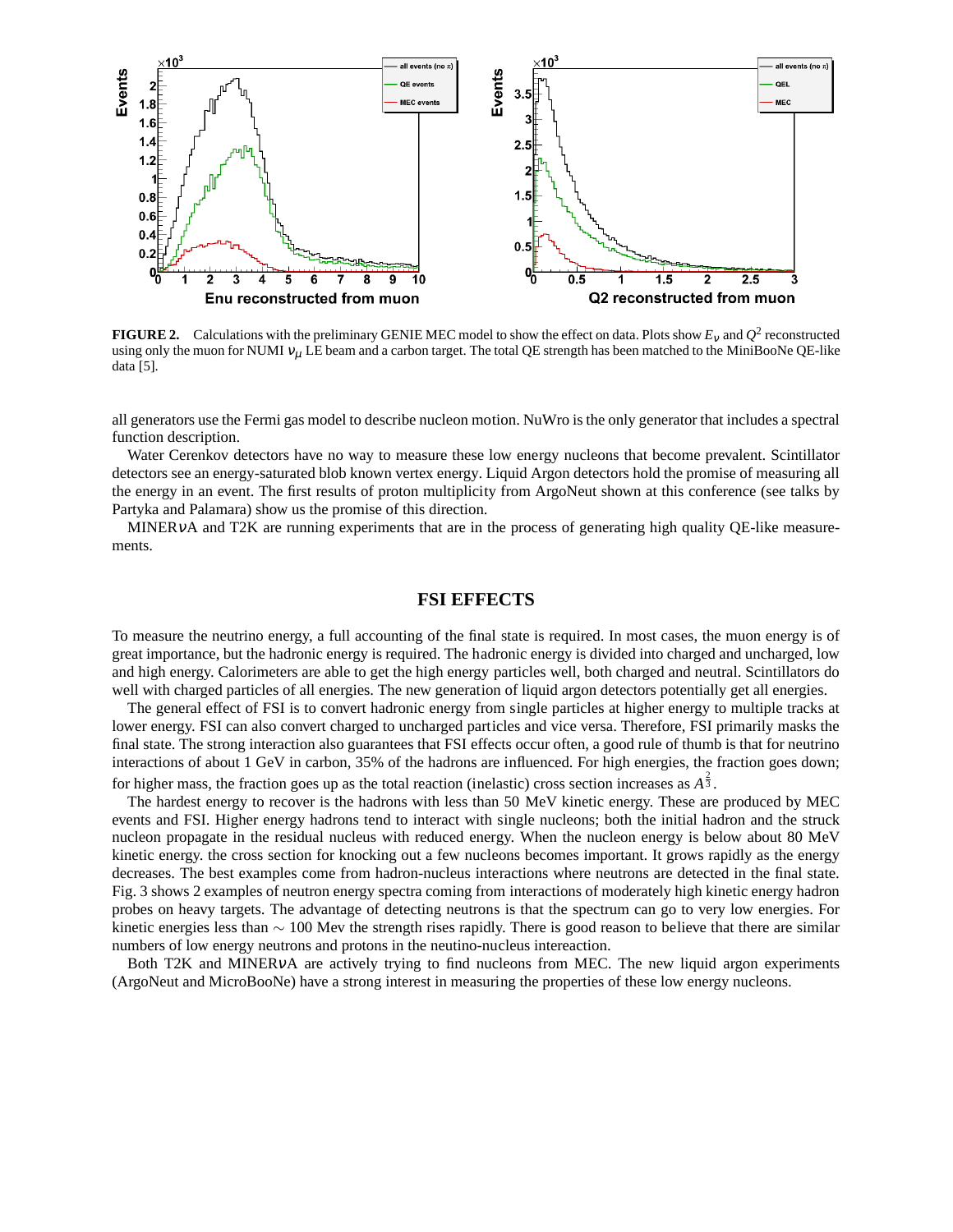

**FIGURE 3.** Neutron energy distribution at 30<sup>o</sup> for 870 MeV  $\pi$ <sup>+</sup>-iron with new GENIE *hA* and *hN* models. Comparisons with neutron energy distribution for 800 MeV p-Pb data for the old and new GENIE *hA* models. Note how many low energy neutrons come out of heavy targets for even high energy probes and the ability of the newer models to match this feature.

#### **COHERENT CROSS SECTION**

Measurements of the neutrino-nucleus coherent interaction have been limited to the total cross section. The background from inclusive pion production is large and poorly known from data. Therefore, background subtraction must come from Monte Carlo with uncertain error estimates. MINOS has recently shown preliminary results. MINERVA and T2K have strong efforts to measure this cross section in more detail.

The NUINT09 study showed how there are many differences in the generator algorithms for the coherent interaction. The original Rein-Seghal model [3] was designed for high energy (>10 GeV), making approximation in kinematics and the pion part of the interaction. The generators implement these approximations in different ways, showing up as factors of 2-3 in the total cross section. In addition, there are significant differences in the distributions in pion energy and angle (see Fig. 1).

#### **TOTAL VISIBLE ENERGY**

In CC events, the final state energy is divided between the muon and hadrons. For NC events, the undetectable neutrino complicates the final state. MINOS determines the total visible energy with a calorimeter; this becomes an important part of the estimated error for  $\Delta m^2_{23}$  [6].

Many interactions contribute to the final state. Like the studies of electromagnetic energy in Oscillation Backgrounds section, this is a global property. Nevertheless, this an excellent way to get an overall picture of what is inside the generators. For example, the mix between electromagnetic and hadronic energy and between charged and neutral particles will go into this quantity.

### **SUMMARY**

Generator comparisons have become an important part of the NUINT series. It's a lot of work for all involved, but the results are unique comparisons of interesting quantities. These comments provide an introduction to the present study.

Every experiment must cope with inefficiencies and background. Neutrino experiments are different from collider experiments because there is no problem with angular acceptance. Since neutrinos interact very weakly, the target becomes the detector. However, the final state is a complicated mixture of leptons and hadrons, charged and uncharged particles. Therefore, the detector choice is very tricky. Water, scintillator, and calorimeter are the traditional choices; each involves a trade-off that means the MC generator is important to show what happens to particles that aren't visible. The newest detector material is liquid argon; it is then possible to get a response in the detector for all particles in the final except neutrinos. This new era will require generators to incorporate more details of the neutrino-nucleus interaction.